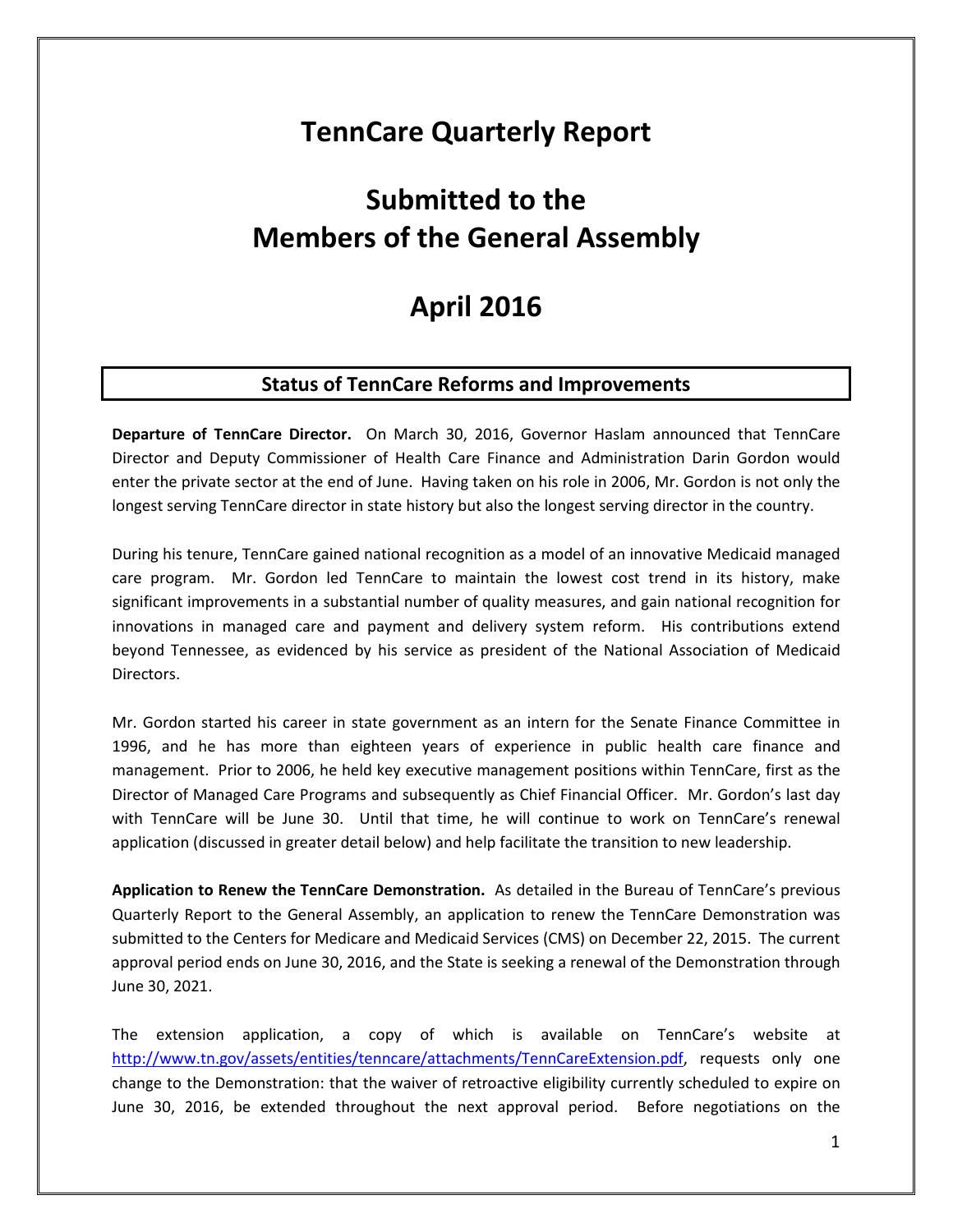application could begin, however, CMS published the document for a federal comment period lasting from January 7 through February 6, 2016. Following the conclusion of the federal comment period, preliminary discussions with CMS on the renewal commenced. By the end of the January-March 2016 quarter, the State and CMS had begun discussions on such topics as TennCare's eligibility and enrollment systems, supplemental pool payments to Tennessee hospitals, and the methodology by which budget neutrality is calculated. Negotiations on these points are expected to progress throughout the April-June 2016 quarter as well. Additional information about the renewal of the TennCare Demonstration is available at [http://www.tn.gov/tenncare/article/extension-of-tenncare](http://www.tn.gov/tenncare/article/extension-of-tenncare-demonstration)[demonstration.](http://www.tn.gov/tenncare/article/extension-of-tenncare-demonstration)

**Amendments to the TennCare Demonstration.** Three proposed amendments to the TennCare Demonstration were in various stages of development during the quarter.

Demonstration Amendment 27: Employment and Community First CHOICES. On June 23, 2015, following an in-depth 18-month stakeholder input process with individuals with intellectual and developmental disabilities and their families and providers, and more than a year of discussion with CMS on a Concept Paper, TennCare submitted Amendment 27. Amendment 27 concerns a new program named *Employment and Community First (ECF) CHOICES*, which would—according to the text of the proposal—implement "an integrated managed long-term services and supports (MLTSS) program that is specifically geared toward promoting and supporting integrated, competitive employment and independent, integrated community living as the first and preferred option for individuals with intellectual and developmental disabilities (I/DD)."[1](#page-1-0)

As the January-March 2016 quarter began, negotiations regarding Amendment 27 were ongoing. The Bureau supplied CMS detailed definitions of the services to be provided under ECF CHOICES and answered all questions posed by the federal agency. In addition, the parties collaborated in drafting a set of Special Terms and Conditions (STCs) for the TennCare Demonstration, defining the manner in which ECF CHOICES would operate within TennCare's managed care system. This process culminated on February 2, 2016, when CMS issued written approval of Amendment 27. Accompanying the approval letter were amended versions of the Waiver List, Expenditure Authorities, and STCs comprising TennCare's Demonstration Agreement with CMS. On February 22, 2016, the Bureau sent CMS a letter accepting the revised materials but identifying a set of technical corrections to be made.

With federal approval of the ECF CHOICES program secured, TennCare spent much of the January-March quarter making preparations for implementation. These efforts included developing amendments to managed care contracts, finalizing program requirements, beginning to build provider networks, and making systems changes. Readiness activities will continue during the April-June 2016 quarter.

<span id="page-1-0"></span> $1$  Page 1 of Amendment 27, which is available online at [http://www.tn.gov/assets/entities/tenncare/attachments/Amendment27ECFCHOICES.pdf.](http://www.tn.gov/assets/entities/tenncare/attachments/Amendment27ECFCHOICES.pdf)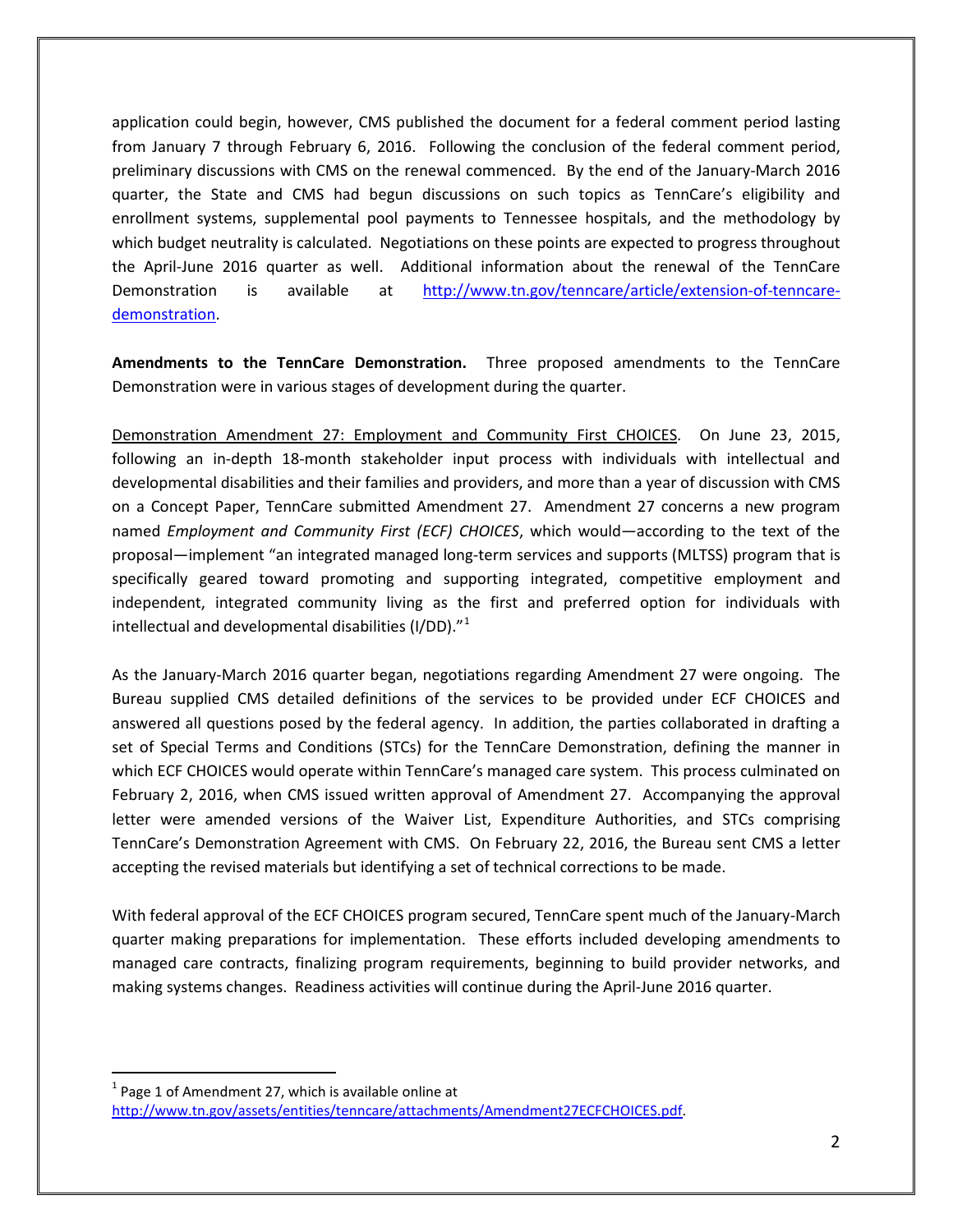Demonstration Amendment 28: Closure of Standard Spend Down Category. TennCare submitted Amendment 28 to CMS on October 8, 2015. Amendment 28 would close a TennCare eligibility category called "Standard Spend Down" (or "SSD"), which provides coverage to approximately 800 individuals who are not otherwise eligible for Medicaid but 1) are aged, blind, disabled, or the caretaker relative of a Medicaid-eligible child and 2) have enough unreimbursed medical bills to allow them to "spend down" to the Medically Needy Income Standard, a very low threshold. New enrollment in the category has been closed since 2013, and TennCare anticipates that many of the remaining enrollees may be eligible for health coverage through either Medicare or the Health Insurance Marketplace established by the Affordable Care Act.

CMS approved Amendment 28 on February 2, 2016. Current SSD enrollees will remain eligible in that category until they are chosen for redetermination. As part of the redetermination process, TennCare will review SSD enrollees for eligibility in all open categories of TennCare coverage. Any individual found to qualify in another category will be transferred with no interruption in coverage. Individuals who do not qualify in another category will be disenrolled from TennCare and referred to Medicare and/or the Health Insurance Marketplace.

Demonstration Amendment 30: Program Modifications. During the January-March 2016 quarter, TennCare notified the public of another amendment to be submitted to CMS. Amendment 30 outlines program changes proposed in previous years that were made unnecessary each time by the Tennessee General Assembly's passage or renewal of a one-year hospital assessment fee. Changes to the TennCare benefit package for non-exempt adults that would be necessary if the fee were not renewed in 2016 are as follows:

- A combined annual limit of eight days per person for inpatient hospital and inpatient psychiatric hospital services;
- An annual limit on non-emergency outpatient hospital visits of eight occasions per person;
- A combined annual limit on health care practitioners' office visits of eight occasions per person;
- An annual limit on lab and X-ray services of eight occasions per person; and
- Elimination of coverage for occupational therapy, speech therapy, and physical therapy.

The Bureau opened its public notice and comment period regarding Amendment 30 on March 17, 2016. By the conclusion of the January-March quarter no comments had been received. If the General Assembly renews the hospital assessment fee by the end of the comment period (or soon thereafter), Amendment 30 will not be submitted to CMS.

**Payment Reform.** In February 2013, Governor Haslam launched Tennessee's Health Care Innovation Initiative to change the way that health care is paid for in Tennessee. The desired direction is to move from paying for volume to paying for value by rewarding health care providers for certain outcomes such as high quality and efficient treatment of medical conditions, and to help in maintaining people's health over time.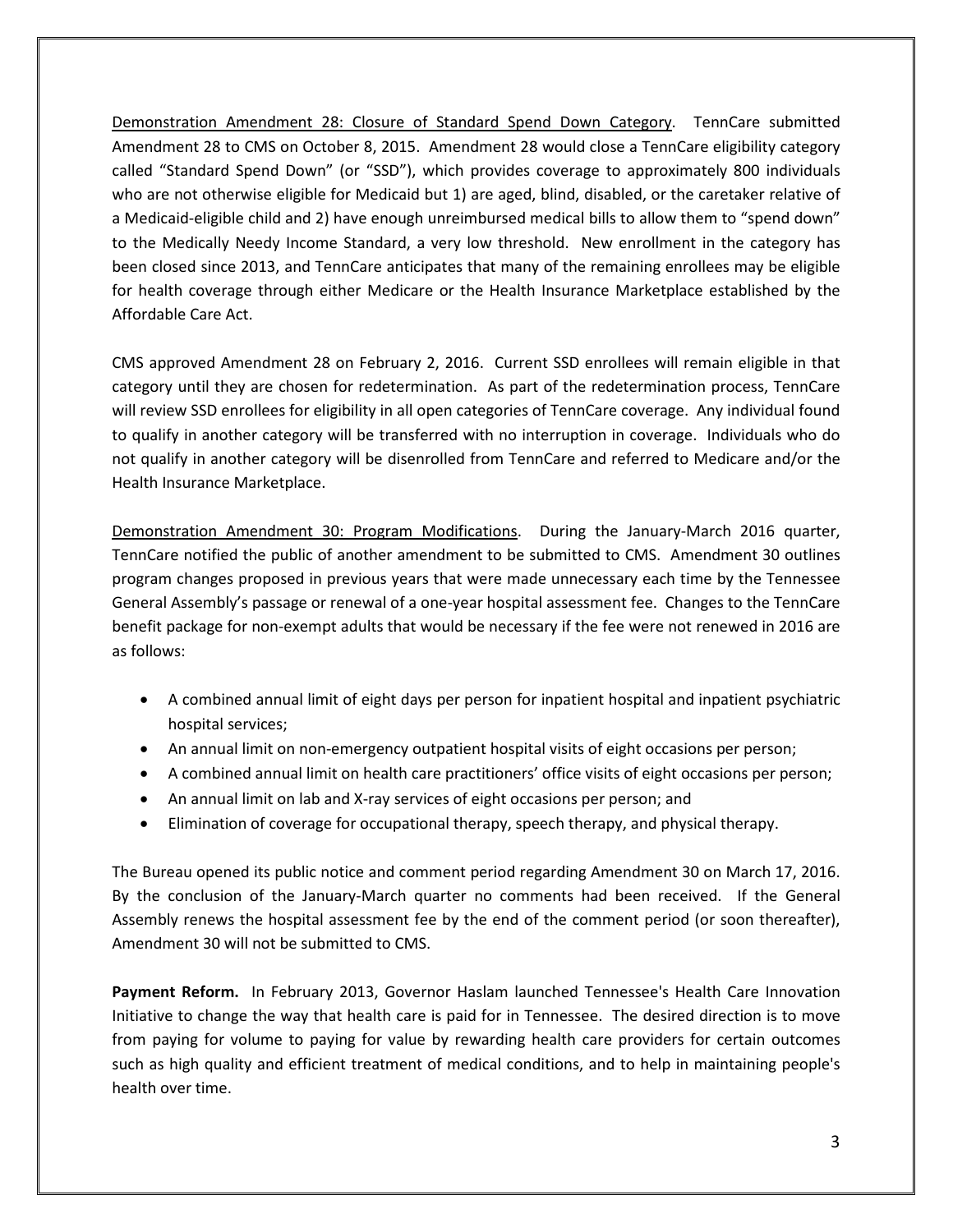The Tennessee Health Care Innovation Initiative is co-located with TennCare in the Division of Health Care Finance and Administration (HCFA). Although its goals transcend Medicaid, there is much emphasis on Medicaid and TennCare as playing a pivotal role in meeting the Initiative's goals. All of TennCare's providers are included in the Initiative.

Two of the most important strategies being used to reform health care payment approaches are primary care transformation and episodes of care:

- Primary care transformation focuses on the role of the primary care provider in promoting the delivery of preventive services and managing chronic illnesses over time. The Initiative is developing an aligned model for multi-payer Patient Centered Medical Homes (PCMHs), Health Homes for TennCare members with Serious and Persistent Mental Illness, and a shared care coordination tool that includes hospital and Emergency Department admission, discharge, and transfer alerts for attributed providers.
- Episodes of care focuses on the health care delivered in association with acute health care events, such as a surgical procedure or an inpatient hospitalization. Episodes encompass care delivered by multiple providers in relation to a specific health care event. Each episode has a principal accountable provider (or "quarterback") who leads and coordinates the team of care providers and helps drive improvement through various activities including, but not limited to, care coordination, early intervention, and patient education.

Both of these strategies have benefitted from the input of Technical Advisory Groups (TAGs) composed of subject matter experts. TAG recommendations span a variety of topics, including the patient journey and care pathways, the definition of the principal accountable provider (i.e., the quarterback), any aspects of care delivery unique to Tennessee, the components of the episode of care, and appropriate quality measures.

TennCare's previous Quarterly Report to the General Assembly presented TAG recommendations on the fourth set ("Wave 4") of episodes of care. The episodes in question were Attention Deficit Hyperactivity Disorder and Oppositional Defiant Disorder; Coronary Artery Bypass Graft and Valve Repair and Replacement; Acute Exacerbation of Congestive Heart Failure; and Bariatric Surgery. The TAG recommendations regarding these episodes remain available as the appendix to the report located online at [http://www.tn.gov/assets/entities/tenncare/attachments/leg0616.pdf.](http://www.tn.gov/assets/entities/tenncare/attachments/leg0616.pdf)

Attached as the appendix to this report are TAG recommendations concerning the PCMH program, which the State and participating insurance companies are currently working to implement. The intent of the Initiative is to incorporate much of the advice furnished by the TAGs. In addition, TAG recommendations related to the next wave of episodes of care ("Wave 5") are expected in early Summer 2016. The Wave 5 episodes are Breast Cancer Mastectomy, Breast Cancer Medical Treatment, Breast Biopsy, Tonsillectomy, Otitis, Anxiety, and Chronic Depression.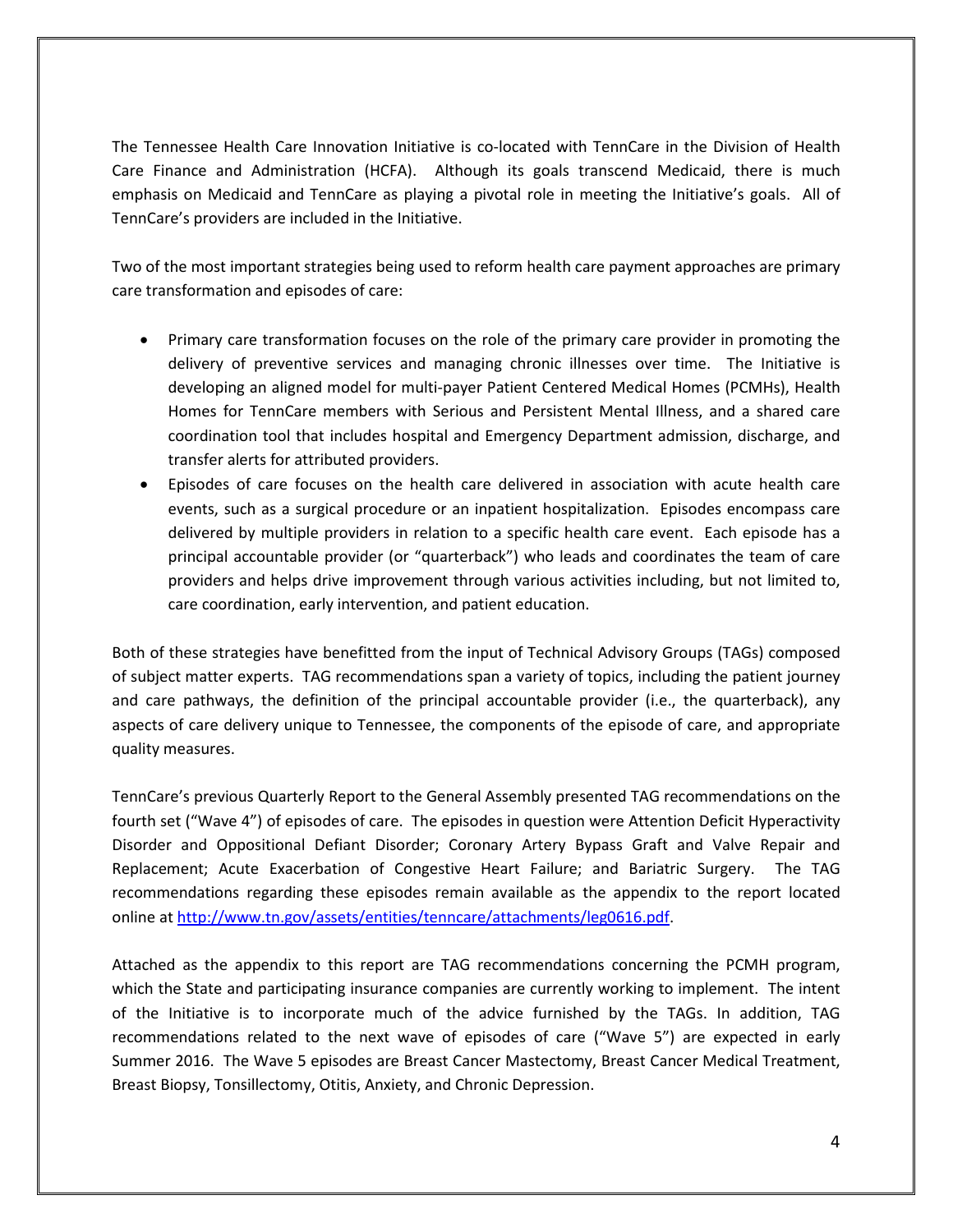**Incentives for Providers to Use Electronic Health Records.** The Electronic Health Records (EHR) Incentive Program is a partnership between federal and state governments that grew out of the Health Information Technology for Economic and Clinical Health (HITECH) Act. The purpose of the program is to provide financial incentives to Medicaid providers<sup>[2](#page-4-0)</sup> to replace outdated, often paper-based approaches to medical record-keeping with electronic systems that meet rigorous certification criteria and that can improve health care delivery and quality. The federal government provides 100 percent of the funding for the incentive payments and 90 percent of the administrative costs.

Currently, Medicaid providers may qualify for the following types of payments:

- First-year payments to providers (eligible hospitals or practitioners) who either
	- o Adopt, implement, or upgrade to certified EHR technology capable of meeting "meaningful use" in accordance with CMS standards, or
	- o Achieve meaningful use of certified EHR technology for any period of 90 consecutive days;
- Second-year payments to providers who have received first-year payments and who achieved meaningful use for a subsequent period of 90 consecutive days;
- Third-year, fourth-year, and fifth-year payments to providers who continue to demonstrate meaningful use.

With CMS approval, TennCare issues incentive payments to eligible hospitals over a three-year period, while eligible practitioners must attest over a six-year period.

EHR payments made by TennCare during the January-March 2016 quarter as compared with payments made throughout the life of the program appear in the table below:

| <b>Payment Type</b>  | <b>Number of Providers</b>     | <b>Quarterly Amount</b> | <b>Cumulative Amount</b> |
|----------------------|--------------------------------|-------------------------|--------------------------|
|                      | <b>Paid During the Quarter</b> | Paid (Jan-Mar 2016)     | <b>Paid to Date</b>      |
| First-year payments  | $299^{3}$                      | \$7,086,203             | \$164,214,386            |
| Second-year payments | 14                             | \$963,935               | \$51,150,193             |
| Third-year payments  | 52                             | \$6,374,511             | \$23,336,549             |
| Fourth-year payments | 38                             | \$311,668               | \$1,705,673              |
| Fifth-year payments  | 17                             | \$144,500               | \$144,500                |

The Bureau's technical assistance activities, outreach efforts, and other EHR-related projects intensified during the quarter. This increase, which coincided with newly implemented "Modified Stage 2" meaningful use measures, included:

<span id="page-4-0"></span> $2$  CMS allows two types of providers to participate in the Medicaid EHR Incentive Program: medical professionals (physicians, nurse practitioners, certified nurse midwives, dentists, and certain kinds of physician assistants) and hospitals (acute care hospitals, critical access hospitals, and children's hospitals).<br><sup>3</sup> Of the 299 providers receiving first-year payments in the January-March 2016 quarter, 1 earned the incentive by

<span id="page-4-1"></span>successfully attesting to meaningful use of EHR technology in the first year of participation in the program.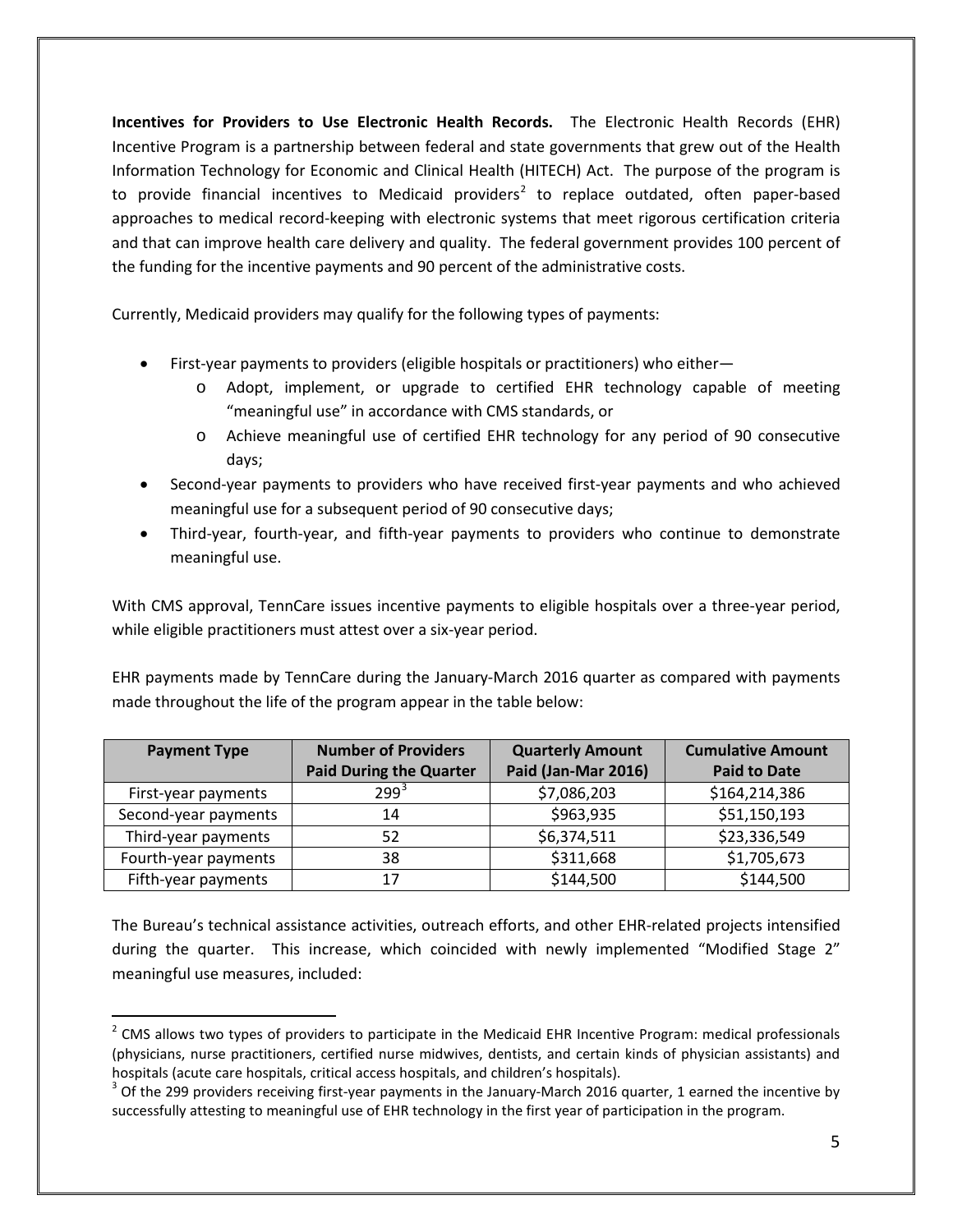- Acceptance of meaningful use attestations involving Modified Stage 2 measures beginning on January 12, 2016;
- Conducting seven onsite visits to physician offices;
- Holding 82 technical assistance calls;
- Responding to 640 emails received in the EHR meaningful use mailbox;
- Participation throughout the quarter in several Southeast Regional Collaboration for HIT/HIE (SERCH) calls;
- Monthly newsletters and occasional alerts distributed by the Bureau's EHR ListServ; and
- A quarterly reminder to Tennessee providers who had registered at the federal level but who have not registered or attested at the state level.

TennCare continues to schedule EHR workshops with a variety of provider organizations to maintain the momentum of the program. Events planned for the spring of 2016, for instance, include participation in the statewide meeting of the Tennessee Medical Association. The Bureau is also making every effort to alert eligible professionals and eligible hospitals that 2016 is the last year in which they may enroll in the EHR program and begin attesting (as specified by the HITECH Act).

**Award for General Counsel.** On January 26, 2016, *The Nashville Business Journal* announced the winners of its annual "40 Under 40" distinction, which celebrates 40 professionals under the age of 40 for their excellence in business as well as contributions to their Middle Tennessee communities. TennCare General Counsel John G. (Gabe) Roberts was one of the individuals honored.

Mr. Roberts is a licensed Certified Public Accountant who worked in the Memphis office of Ernst & Young as an auditor of publicly traded and privately held Tennessee companies. After graduating from Vanderbilt University Law School, Mr. Roberts practiced law at the Nashville firm of Sherrard & Roe, where his business law practice intersected regularly with the health care industry and regulatory environment. He joined TennCare as its General Counsel in April 2013.

Additional information about the 40 Under 40 distinction—including a brief profile of Mr. Roberts—is available online at [http://www.bizjournals.com/nashville/blog/2016/01/nbj-announces-our2016-40](http://www.bizjournals.com/nashville/blog/2016/01/nbj-announces-our2016-40-under-40-winners.html) [under-40-winners.html.](http://www.bizjournals.com/nashville/blog/2016/01/nbj-announces-our2016-40-under-40-winners.html)

**Essential Access Hospital (EAH) Payments.** The TennCare Bureau continued to make EAH payments during the January-March 2016 quarter. EAH payments are made from a pool of \$100 million (\$34,965,000 in State dollars) appropriated by the General Assembly and funded by the hospital assessment fee.

The methodology for distributing these funds, as outlined in Special Term and Condition 56.e. of the TennCare Demonstration Agreement with CMS, specifically considers each hospital's relative contribution to providing services to TennCare members, while also acknowledging differences in payer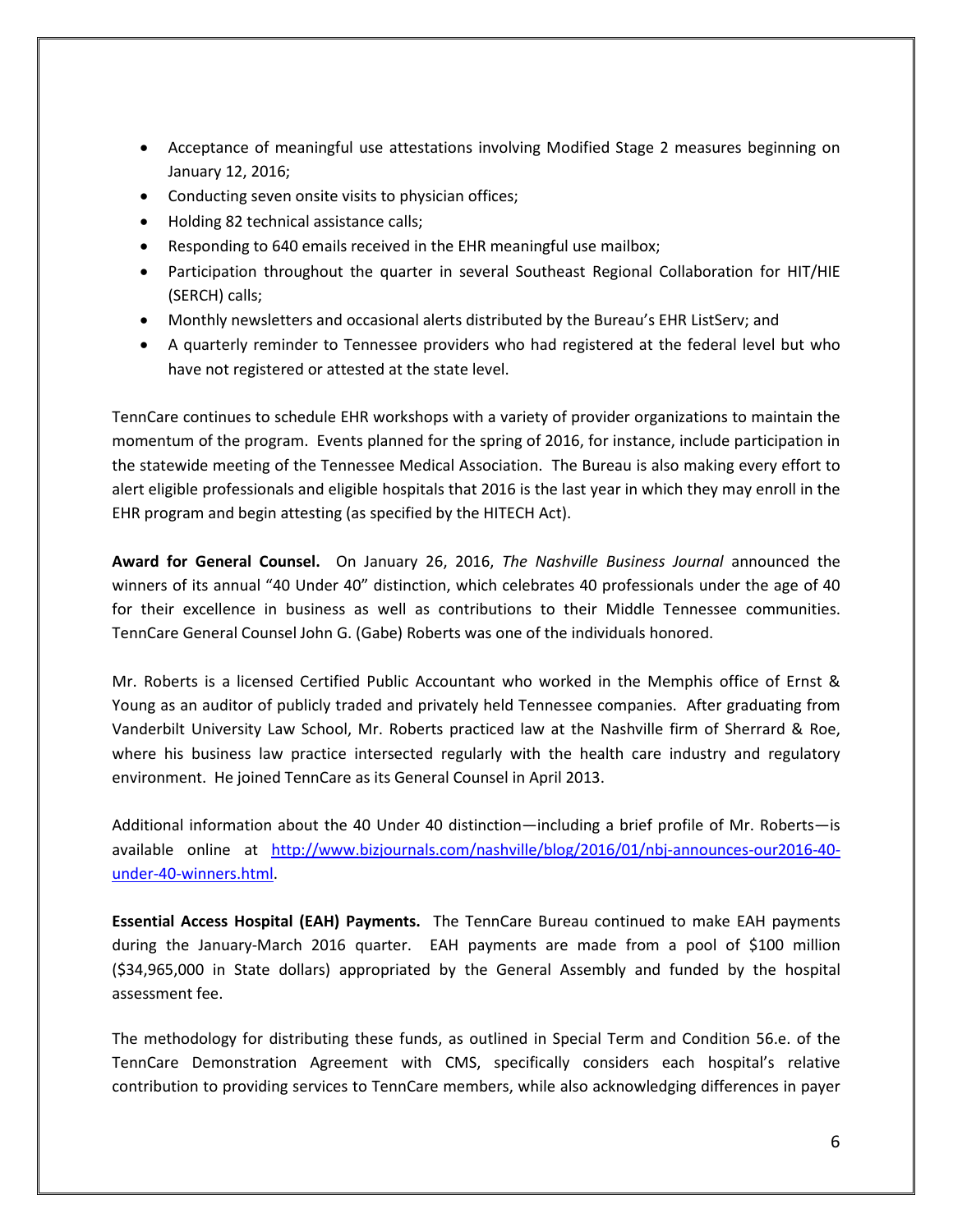mix and hospitals' relative ability to make up TennCare losses. Data from the Hospital Joint Annual Report is used to determine hospitals' eligibility for these payments. Eligibility is determined each quarter based on each hospital's participation in TennCare. In order to receive a payment for the quarter, a hospital must be a contracted provider with TennCare Select and at least one other Managed Care Organization (MCO), and it must have contracted with TennCare Select for the entire quarter that the payment represents. Excluded from the Essential Access Hospital payments are Critical Access Hospitals, which receive cost-based reimbursement from the TennCare program and, therefore, are not included, and the four State mental health institutes.

The Essential Access Hospital payments made during the third quarter of State Fiscal Year 2016 for dates of service during the second quarter are shown in the table below.

|                                              |                          | <b>EAH Third Quarter FY</b> |
|----------------------------------------------|--------------------------|-----------------------------|
| <b>Hospital Name</b>                         | County                   | 2016                        |
| Regional Medical Center at Memphis           | Shelby County            | \$3,494,251                 |
| Vanderbilt University Hospital               | Davidson County          | \$3,333,176                 |
| <b>Erlanger Medical Center</b>               | <b>Hamilton County</b>   | \$2,561,577                 |
| University of Tennessee Memorial Hospital    | <b>Knox County</b>       | \$1,457,096                 |
| Johnson City Medical Center (with            |                          |                             |
| Woodridge)                                   | <b>Washington County</b> | \$1,093,472                 |
| Parkridge Medical Center (with Parkridge     |                          |                             |
| Valley)                                      | <b>Hamilton County</b>   | \$721,576                   |
| LeBonheur Children's Medical Center          | <b>Shelby County</b>     | \$715,194                   |
| Jackson - Madison County General Hospital    | <b>Madison County</b>    | \$596,021                   |
| Metro Nashville General Hospital             | Davidson County          | \$560,428                   |
| Methodist Healthcare - Memphis Hospitals     | <b>Shelby County</b>     | \$549,849                   |
| East Tennessee Children's Hospital           | <b>Knox County</b>       | \$534,806                   |
| Saint Jude Children's Research Hospital      | <b>Shelby County</b>     | \$433,599                   |
| Methodist Healthcare - South                 | Shelby County            | \$422,193                   |
| Parkwest Medical Center (with Peninsula)     | <b>Knox County</b>       | \$327,490                   |
| Methodist Healthcare - North                 | <b>Shelby County</b>     | \$320,885                   |
| <b>TriStar Centennial Medical Center</b>     | Davidson County          | \$310,073                   |
| TriStar Skyline Medical Center (with Madison |                          |                             |
| Campus)                                      | Davidson County          | \$300,937                   |
| Wellmont - Holston Valley Medical Center     | <b>Sullivan County</b>   | \$289,584                   |
| University Medical Center (with McFarland)   | <b>Wilson County</b>     | \$256,540                   |
| Parkridge East Hospital                      | <b>Hamilton County</b>   | \$253,513                   |
| Saint Francis Hospital                       | <b>Shelby County</b>     | \$251,869                   |
| Saint Thomas Rutherford Hospital             | <b>Rutherford County</b> | \$251,344                   |
| <b>Lincoln Medical Center</b>                | Lincoln County           | \$250,548                   |
| Saint Thomas Midtown Hospital                | Davidson County          | \$235,360                   |
| Maury Regional Hospital                      | <b>Maury County</b>      | \$221,181                   |
| <b>Baptist Memorial Hospital for Women</b>   | <b>Shelby County</b>     | \$215,189                   |

#### **Essential Access Hospital Payments for the Quarter**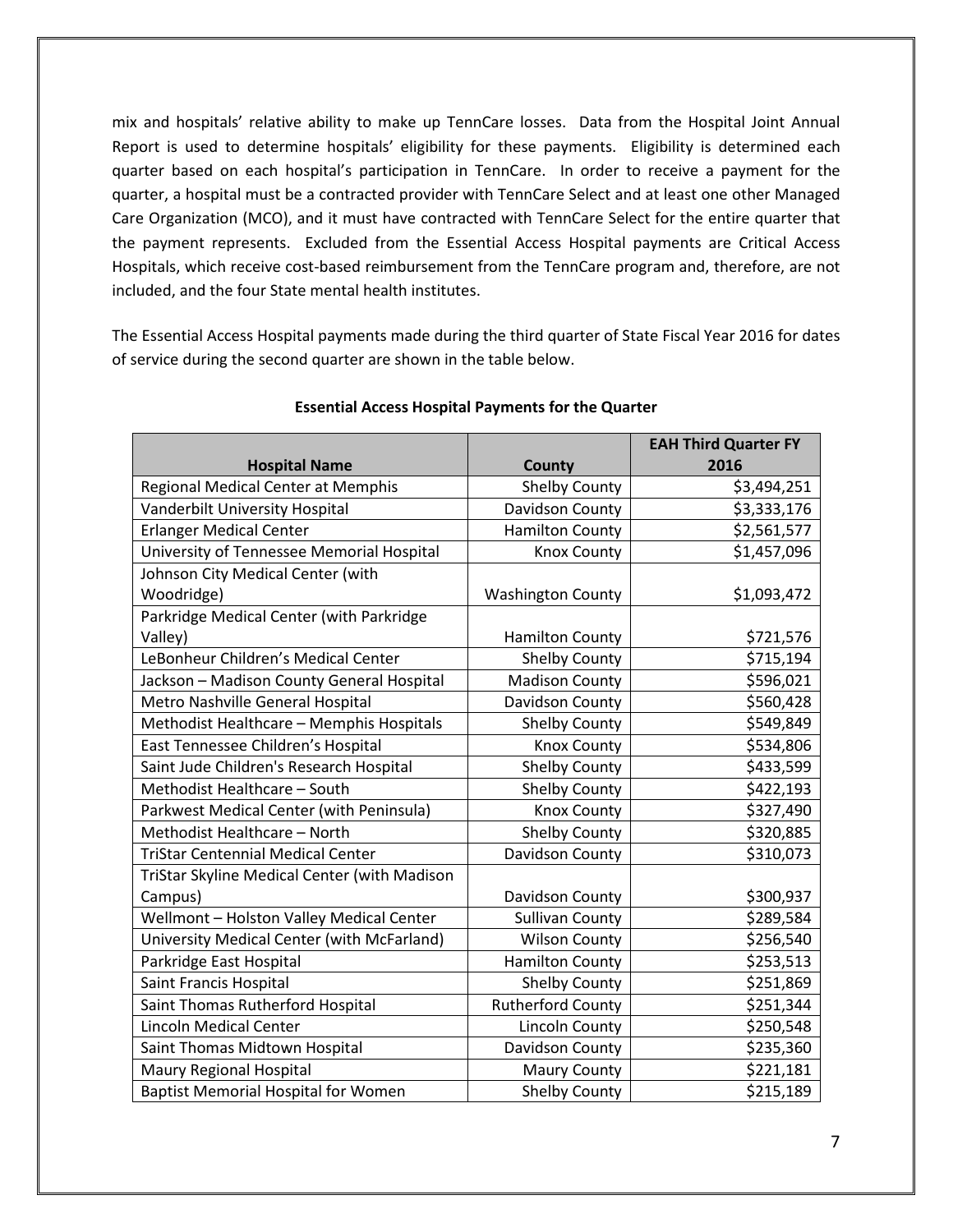|                                            |                          | <b>EAH Third Quarter FY</b> |
|--------------------------------------------|--------------------------|-----------------------------|
| <b>Hospital Name</b>                       | <b>County</b>            | 2016                        |
| Wellmont - Bristol Regional Medical Center | <b>Sullivan County</b>   | \$207,614                   |
| Cookeville Regional Medical Center         | <b>Putnam County</b>     | \$199,967                   |
| Fort Sanders Regional Medical Center       | <b>Knox County</b>       | \$192,967                   |
| Pathways of Tennessee                      | <b>Madison County</b>    | \$191,254                   |
| Ridgeview Psychiatric Hospital and Center  | <b>Anderson County</b>   | \$184,156                   |
| Tennova Healthcare - Physicians Regional   |                          |                             |
| <b>Medical Center</b>                      | <b>Knox County</b>       | \$165,575                   |
| <b>Blount Memorial Hospital</b>            | <b>Blount County</b>     | \$143,917                   |
| <b>Delta Medical Center</b>                | <b>Shelby County</b>     | \$141,651                   |
| <b>TriStar Summit Medical Center</b>       | Davidson County          | \$136,542                   |
| <b>TriStar StoneCrest Medical Center</b>   | <b>Rutherford County</b> | \$128,790                   |
| Rolling Hills Hospital                     | <b>Williamson County</b> | \$124,590                   |
| <b>Skyridge Medical Center</b>             | <b>Bradley County</b>    | \$123,567                   |
| Southern Hills Medical Center              | Davidson County          | \$120,993                   |
| NorthCrest Medical Center                  | <b>Robertson County</b>  | \$120,176                   |
| <b>Gateway Medical Center</b>              | Montgomery County        | \$119,029                   |
| <b>TriStar Horizon Medical Center</b>      | Dickson County           | \$117,441                   |
| Sumner Regional Medical Center             | <b>Sumner County</b>     | \$113,245                   |
| Morristown - Hamblen Healthcare System     | Hamblen County           | \$109,818                   |
| <b>Dyersburg Regional Medical Center</b>   | <b>Dyer County</b>       | \$103,331                   |
| Baptist Memorial Hospital - Tipton         | <b>Tipton County</b>     | \$93,014                    |
| Methodist Medical Center of Oak Ridge      | Anderson County          | \$87,962                    |
| TriStar Hendersonville Medical Center      | <b>Sumner County</b>     | \$87,788                    |
| Jellico Community Hospital                 | Campbell County          | \$86,871                    |
| <b>LeConte Medical Center</b>              | Sevier County            | \$85,865                    |
| Harton Regional Medical Center             | Coffee County            | \$81,767                    |
| Takoma Regional Hospital                   | <b>Greene County</b>     | \$81,090                    |
| Tennova Healthcare - LaFollette Medical    |                          |                             |
| Center                                     | Campbell County          | \$77,530                    |
| <b>Grandview Medical Center</b>            | <b>Marion County</b>     | \$75,819                    |
| Baptist Rehabilitation - Germantown        | <b>Shelby County</b>     | \$72,854                    |
| Skyridge Medical Center - Westside         | <b>Bradley County</b>    | \$72,615                    |
| Southern Tennessee Medical Center          | Franklin County          | \$65,467                    |
| United Regional Medical Center and Medical |                          |                             |
| <b>Center of Manchester</b>                | Coffee County            | \$63,093                    |
| <b>Sycamore Shoals Hospital</b>            | <b>Carter County</b>     | \$62,670                    |
| Indian Path Medical Center                 | <b>Sullivan County</b>   | \$62,042                    |
| Lakeway Regional Hospital                  | Hamblen County           | \$60,807                    |
| Roane Medical Center                       | Roane County             | \$58,881                    |
| Laughlin Memorial Hospital                 | <b>Greene County</b>     | \$58,502                    |
| Starr Regional Medical Center - Athens     | <b>McMinn County</b>     | \$57,601                    |
| Regional Hospital of Jackson               | <b>Madison County</b>    | \$57,570                    |
| <b>Hardin Medical Center</b>               | <b>Hardin County</b>     | \$56,678                    |
| Crockett Hospital                          | Lawrence County          | \$54,395                    |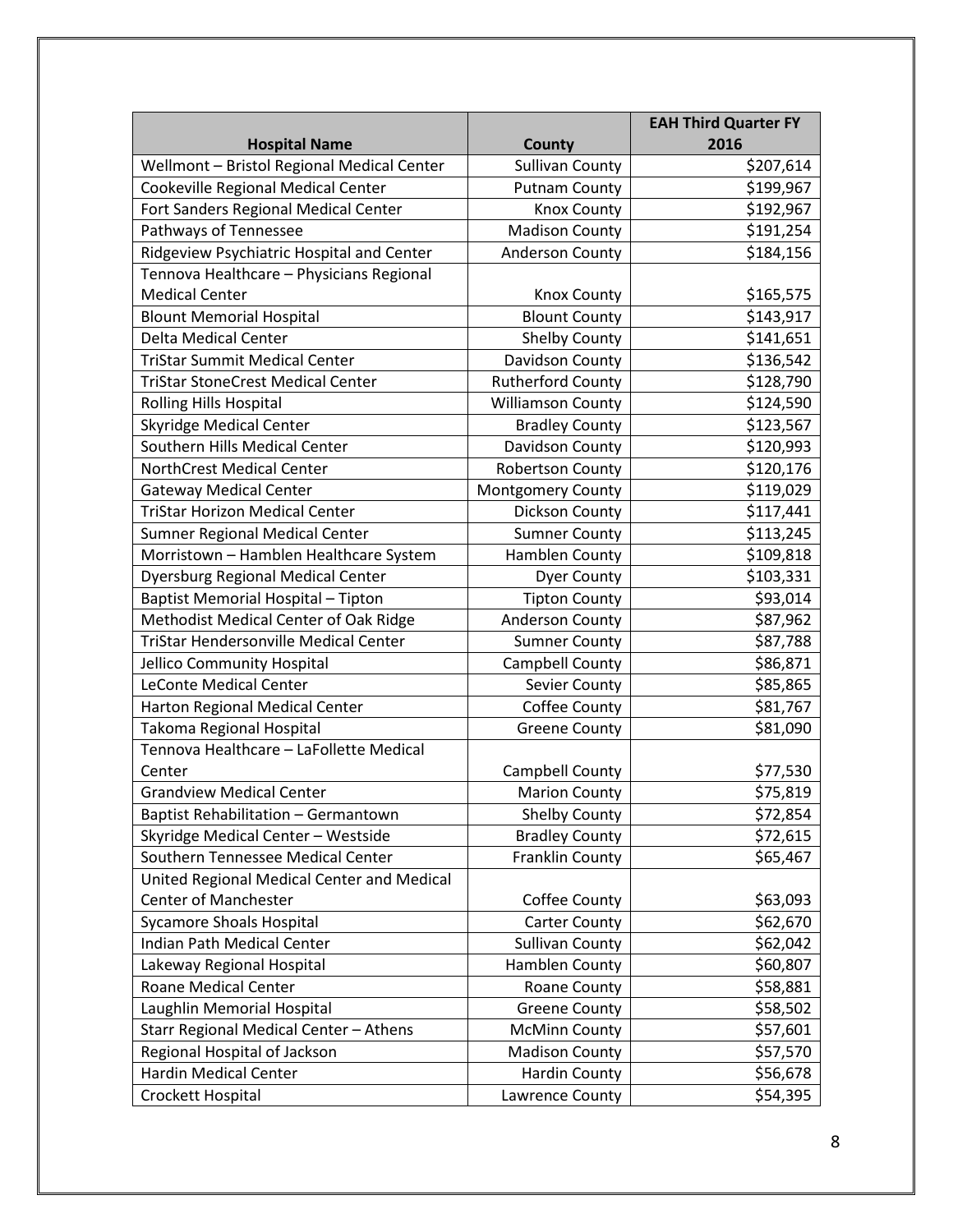|                                                  |                         | <b>EAH Third Quarter FY</b> |
|--------------------------------------------------|-------------------------|-----------------------------|
| <b>Hospital Name</b>                             | County                  | 2016                        |
| Henry County Medical Center                      | <b>Henry County</b>     | \$54,259                    |
| <b>Stones River Hospital</b>                     | Cannon County           | \$52,504                    |
| <b>Wellmont Hawkins County Memorial Hospital</b> | Hawkins County          | \$51,389                    |
| River Park Hospital                              | <b>Warren County</b>    | \$48,464                    |
| Jamestown Regional Medical Center                | <b>Fentress County</b>  | \$45,944                    |
| Hillside Hospital                                | <b>Giles County</b>     | \$44,333                    |
| Livingston Regional Hospital                     | <b>Overton County</b>   | \$43,321                    |
| <b>Heritage Medical Center</b>                   | <b>Bedford County</b>   | \$42,809                    |
| Baptist Memorial Hospital - Union City           | <b>Obion County</b>     | \$42,362                    |
| <b>McNairy Regional Hospital</b>                 | <b>McNairy County</b>   | \$39,453                    |
| <b>Claiborne County Hospital</b>                 | Claiborne County        | \$38,760                    |
| McKenzie Regional Hospital                       | Carroll County          | \$34,794                    |
| Erlanger Health System - East Campus             | <b>Hamilton County</b>  | \$31,073                    |
| Henderson County Community Hospital              | <b>Henderson County</b> | \$28,381                    |
| <b>Volunteer Community Hospital</b>              | <b>Weakley County</b>   | \$27,003                    |
| <b>Wayne Medical Center</b>                      | <b>Wayne County</b>     | \$25,417                    |
| <b>DeKalb Community Hospital</b>                 | DeKalb County           | \$21,764                    |
| <b>Cumberland River Hospital</b>                 | Clay County             | \$19,980                    |
| <b>Decatur County General Hospital</b>           | Decatur County          | \$18,022                    |
| Baptist Memorial Hospital - Huntingdon           | Carroll County          | \$17,153                    |
| Emerald Hodgson Hospital                         | Franklin County         | \$9,560                     |
| <b>TOTAL</b>                                     |                         | \$25,000,000                |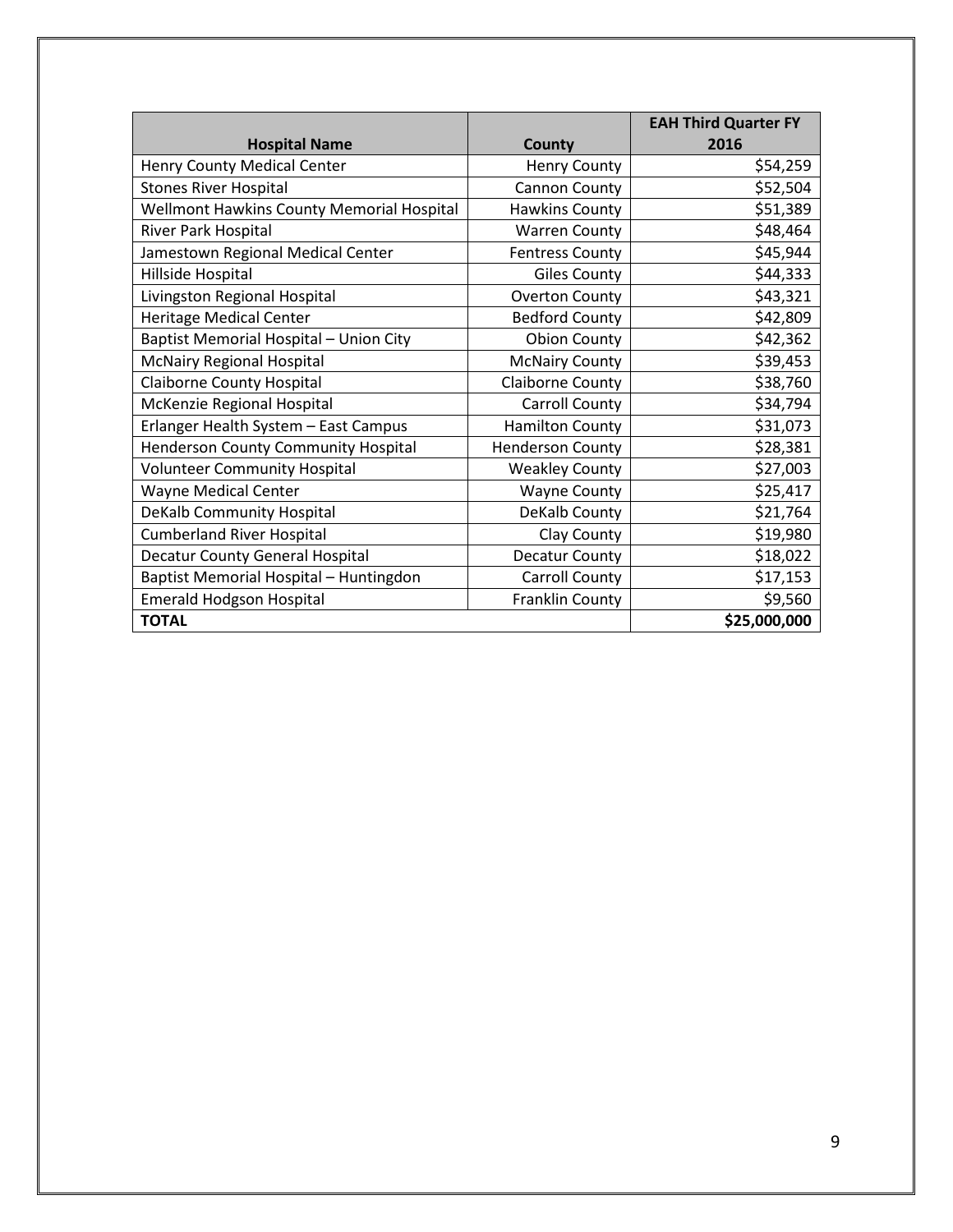## **Number of Recipients on TennCare and Costs to the State**

During the month of March 2016, there were 1,496,556 Medicaid eligibles and 28,905 Demonstration eligibles enrolled in TennCare, for a total of 1,525,461 persons.

Estimates of TennCare spending for the third quarter of State Fiscal Year 2016 are summarized in the table below.

| <b>Spending Category</b> | 3rd Quarter*    |
|--------------------------|-----------------|
| MCO services**           | \$1,572,653,800 |
| Dental services          | \$46,386,100    |
| Pharmacy services        | \$305,234,800   |
| Medicare "clawback"***   | \$48,665,100    |

*\*These figures are cash basis as of March 31 and are unaudited.*

 $\overline{a}$ 

*\*\*This figure includes Integrated Managed Care MCO expenditures.*

*\*\*\*The Medicare Part D clawback is money states are required to pay to the federal government to help offset costs the federal government incurs by covering the prescription benefit for enrollees who have both Medicare and Medicaid.*

## **Viability of MCCs in the TennCare Program**

**Claims payment analysis.** TennCare's prompt pay requirements may be summarized as shown below.

| <b>Entity</b> | <b>Standard</b>                                                      | <b>Authority</b>     |
|---------------|----------------------------------------------------------------------|----------------------|
| <b>MCOs</b>   | 90% of clean claims for payment for services delivered to            | TennCare contract    |
| (non-CHOICES  | TennCare enrollees are processed and, if appropriate, paid           | and in accordance    |
| services)     | within 30 calendar days of the receipt of such claims.               | with T.C.A. § 56-32- |
|               |                                                                      | 126(b)               |
|               | 99.5% of all provider claims are processed, and, if                  |                      |
|               | appropriate, paid within 60 calendar days of receipt.                |                      |
| <b>MCOs</b>   | 90% of clean electronically submitted Nursing Facility and           | TennCare contract    |
| (CHOICES      | applicable Home and Community Based Services claims <sup>4</sup> are |                      |
| services)     | processed and paid within 14 calendar days of receipt.               |                      |
|               |                                                                      |                      |
|               | 99.5% of clean electronically submitted Nursing Facility and         |                      |
|               | applicable Home and Community Based Services claims <sup>5</sup> are |                      |
|               | processed and paid within 21 calendar days of receipt.               |                      |

<span id="page-9-1"></span><span id="page-9-0"></span><sup>&</sup>lt;sup>4</sup> Excludes Personal Emergency Response Systems (PERS), assistive technology, minor home modifications, and pest control claims. Claims for delivery of these services are handled like general MCO claims.  $<sup>5</sup>$  Ibid.</sup>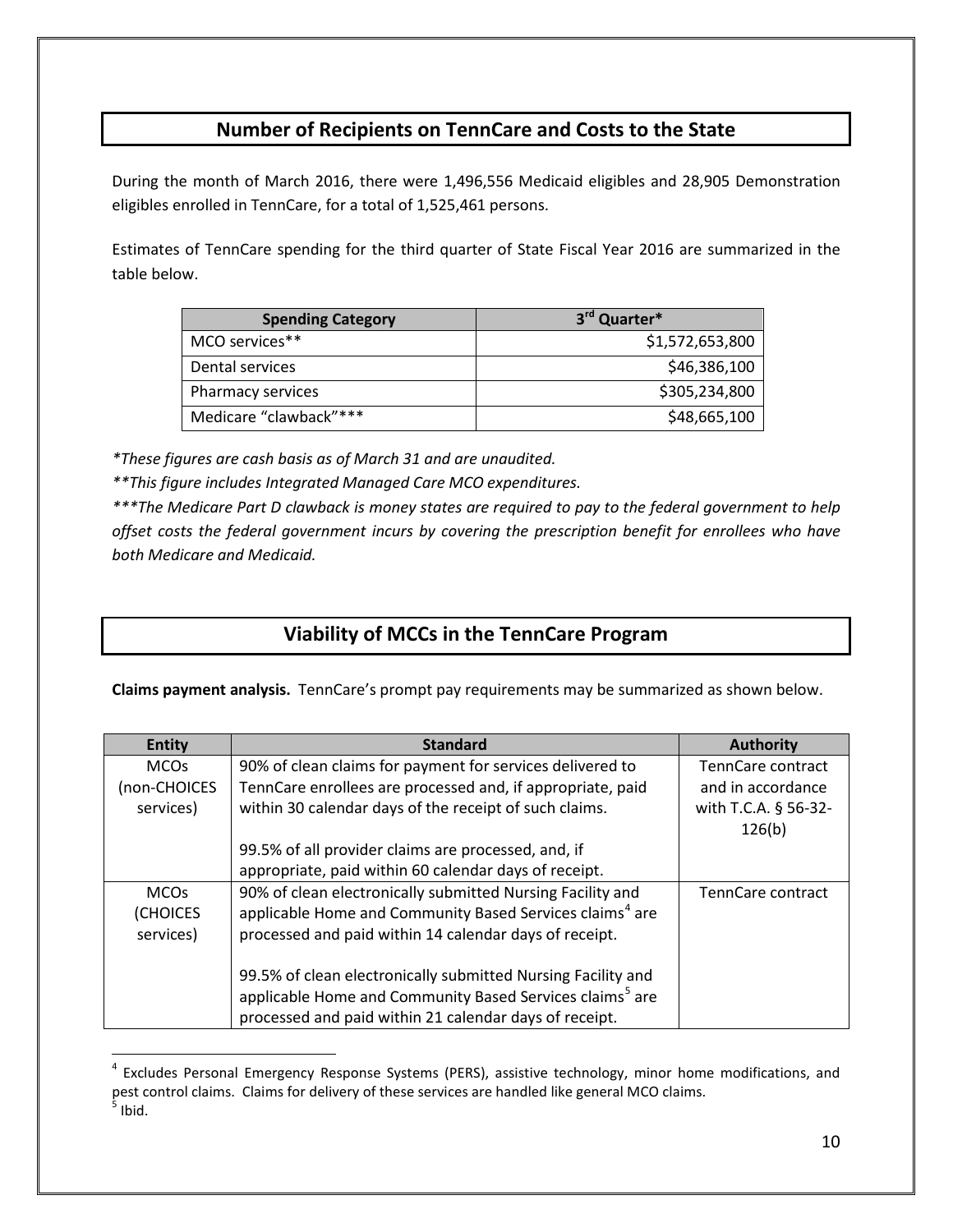| <b>Entity</b> | <b>Standard</b>                                              | <b>Authority</b>     |
|---------------|--------------------------------------------------------------|----------------------|
| <b>DBM</b>    | 90% of clean claims for payment for services delivered to    | TennCare contract    |
|               | TennCare enrollees are processed, and, if appropriate, paid  | and in accordance    |
|               | within 30 calendar days of the receipt of such claims.       | with T.C.A. § 56-32- |
|               |                                                              | 126(b)               |
|               | 99.5% of all provider claims are processed, and, if          |                      |
|               | appropriate, paid within 60 calendar days of receipt.        |                      |
| <b>PBM</b>    | 100% of all clean claims submitted by pharmacy providers are | TennCare contract    |
|               | paid within 10 calendar days of receipt.                     |                      |

The MCOs, the DBM, and the PBM are required to submit monthly claims data files of all TennCare claims processed to the Tennessee Department of Commerce and Insurance (TDCI) for verification of statutory and contractual prompt pay compliance. The plans are required to separate their claims data by claims processor (e.g., MCO, vision benefits manager, etc.). Furthermore, the MCOs are required to identify separately non-emergency transportation (NEMT) claims in the data files. Finally, the MCOs are required to submit separate claims data files representing a subset of electronically submitted Nursing Facility and applicable Home and Community Based Services claims for CHOICES enrollees. TDCI then performs an analysis and reports the results of the prompt pay analyses by NEMT and CHOICES claim types, by claims processor, and by total claims processed for the month.

If an MCO does not comply with the prompt pay requirements based on the total claims processed in a month, TDCI has the statutory authority to levy an administrative penalty of \$10,000 for each month of non-compliance after the first instance of non-compliance was reported to the plan. The TennCare Bureau can also assess liquidated damages pursuant to the terms of the TennCare Contract. If the DBM and PBM do not meet their contractual prompt pay requirements, only the TennCare Bureau can assess applicable liquidated damages against these entities.

**Net worth and company action level requirements.** According to Tennessee's "Health Maintenance Organization Act of 1986" statute (T.C.A. § 56-32-101 *et seq.*), the minimum net worth requirement for each TennCare MCO is calculated based on premium revenue for the most recent calendar year, as well as any TennCare payments made to the MCO that are not reported as premium revenue.

During the January-March 2016 quarter, the MCOs submitted their National Association of Insurance Commissioners (NAIC) Annual Financial Statements. As of December 31, 2015, TennCare MCOs reported net worth as indicated in the table below.<sup>[6](#page-10-0)</sup>

| MCO                  | <b>Net Worth</b> | Reported         | Excess/       |
|----------------------|------------------|------------------|---------------|
|                      | Requirement      | <b>Net Worth</b> | (Deficiency)  |
| Amerigroup Tennessee | \$29,016,782     | \$169,567,033    | \$140,550,251 |

<span id="page-10-0"></span> $6$  The "Net Worth Requirement" and "Reported Net Worth" figures in the table are based on the MCOs' companywide operations, not merely their TennCare operations. Amerigroup and Volunteer State Health Plan, for instance, operate Medicare Advantage Plans, while UnitedHealthcare has several lines of business in Illinois, Iowa, Virginia, and Tennessee.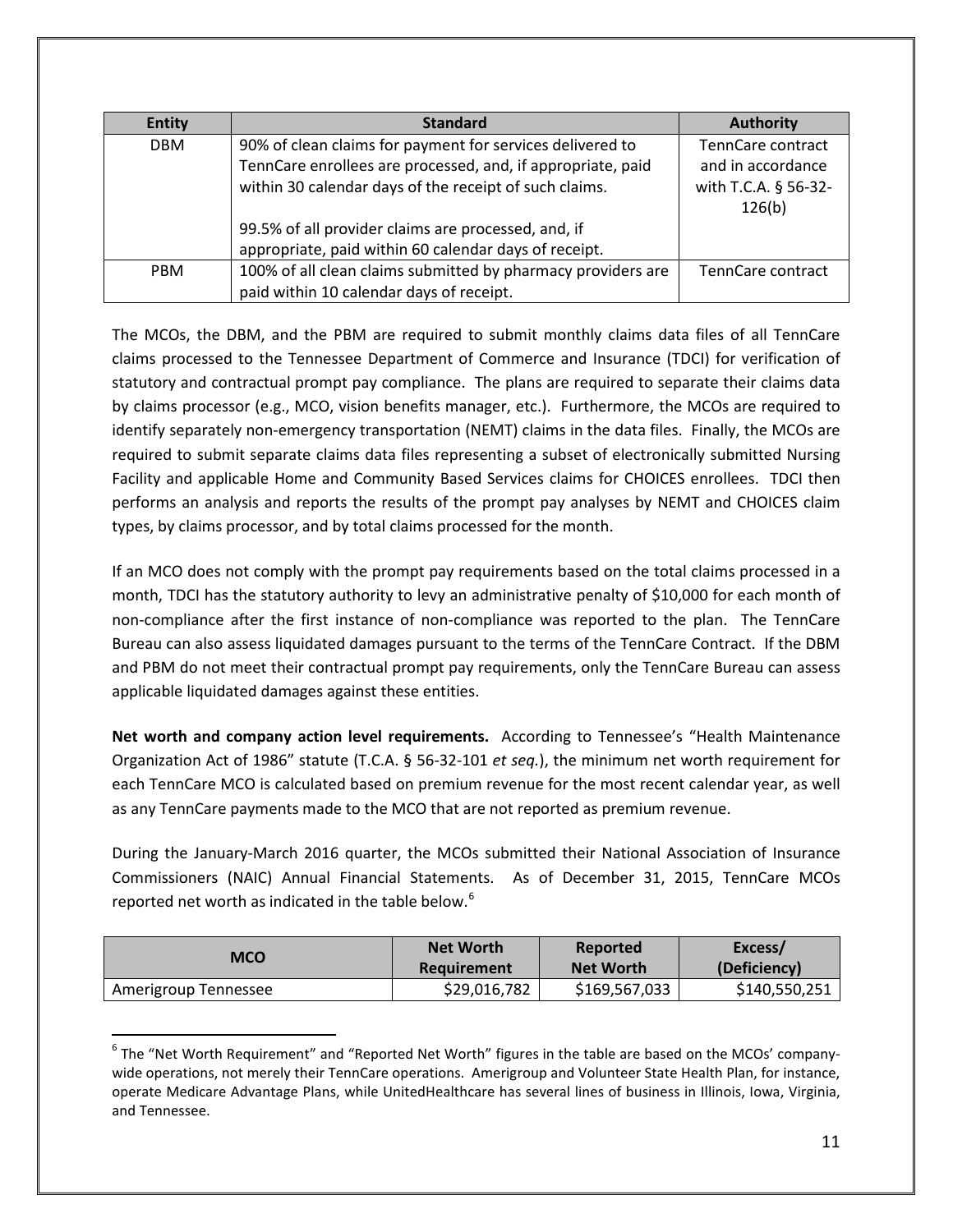| <b>MCO</b>                                                                           | <b>Net Worth</b><br>Requirement | Reported<br><b>Net Worth</b> | Excess/<br>(Deficiency) |
|--------------------------------------------------------------------------------------|---------------------------------|------------------------------|-------------------------|
| UnitedHealthcare Plan of the River<br>(UnitedHealthcare Community<br>Valley<br>Plan) | \$55,361,026                    | \$423,305,536                | \$367,944,510           |
| Volunteer State Health Plan (BlueCare<br>& TennCare Select)                          | \$43,251,806                    | \$330,831,416                | \$287,579,610           |

During the January-March 2016 quarter, the MCOs were also required to comply with Tennessee's "Risk-Based Capital for Health Organizations" statute (T.C.A. § 56-46-201 *et seq.*). Risk-based capital (RBC) involves a method of calculating the minimum amount of capital necessary for a health entity to support its overall business operations depending on its size and risk profile. A health entity with a higher amount of risk is required to hold a higher amount of capital. The RBC statute gives TDCI the authority and mandate to use preventive and corrective measures that vary depending on the amount of capital deficiency indicated by the RBC calculations. A "Company Action Level" deficiency (defined at T.C.A. § 56-46-203(a)) would require the submission of a plan to correct the entity's capital deficiency.

The following table compares the MCOs' net worth to the Company Action Level requirements as of December 31, 2015:

| <b>MCO</b>                            | <b>Company Action</b> | Reported         | Excess/       |
|---------------------------------------|-----------------------|------------------|---------------|
|                                       | Level                 | <b>Net Worth</b> | (Deficiency)  |
| Amerigroup Tennessee                  | \$104,759,436         | \$169,567,033    | \$64,807,597  |
| UnitedHealthcare Plan of the River    | \$189,545,450         | \$423,305,536    | \$233,760,086 |
| Valley (UnitedHealthcare Community    |                       |                  |               |
| Plan)                                 |                       |                  |               |
| Volunteer State Health Plan (BlueCare | \$133,523,082         | \$330,831,416    | \$197,308,334 |
| & TennCare Select)                    |                       |                  |               |

All TennCare MCOs met their minimum net worth requirements and Company Action Level requirements as of December 31, 2015.

## **Success of Fraud Detection and Prevention**

The mission of the Tennessee Office of Inspector General (OIG) is: *To identify, investigate, and prosecute persons who commit fraud or abuse against the TennCare program and to recoup money owed to the State of Tennessee.* The OIG receives case information from a variety of sources, including local law enforcement, the TennCare Bureau, Health Related Boards (HRB), the Department of Human Services (DHS), other State agencies, health care providers, Managed Care Contractors (MCCs), and the general public via the OIG website, fax, written correspondence, and phone calls to the OIG hotline. Selected statistics for the third quarter of Fiscal Year 2016 are as follows: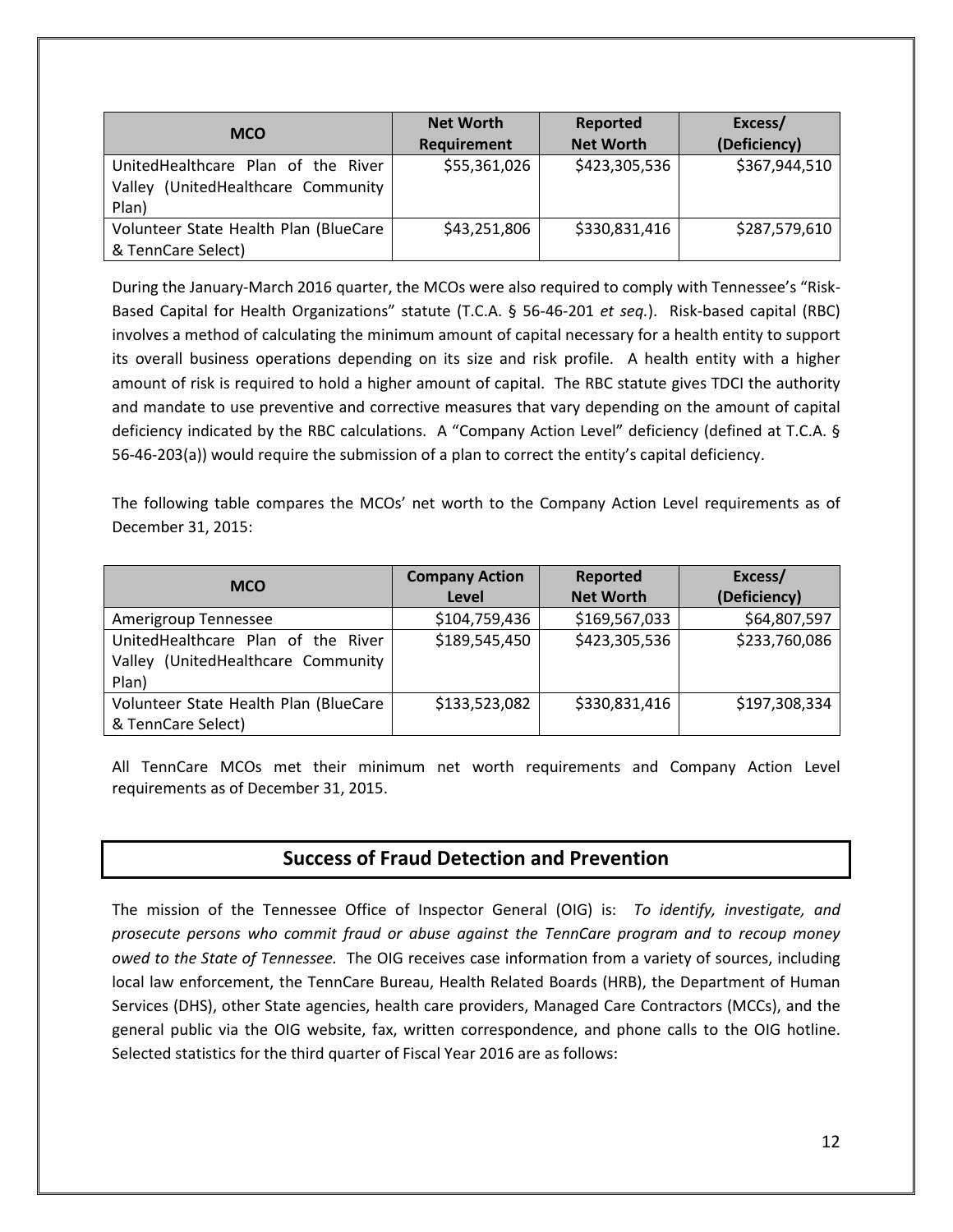#### **TennCare Fraud & Abuse Complaints**

|                          | Quarter |
|--------------------------|---------|
| <b>Fraud Allegations</b> | 1,261   |
| Abuse Allegations*       | 917     |

*\* Abuse cases may be referred to the appropriate Managed Care Contractor (MCC), the TennCare Bureau, or DHS for further review/action.*

#### **Arrests, Convictions, and Judicial Diversion\***

|                                 | <b>Quarter</b> |
|---------------------------------|----------------|
| Arrests                         | 76.            |
| <b>Convictions</b>              | 48             |
| Instances of Judicial Diversion | 14             |

*\* Cases adjudicated during a particular fiscal year may have no relationship to dates of arrest during the same year.*

#### **Criminal Court: Fines & Costs Imposed**

|                                            | Quarter   |
|--------------------------------------------|-----------|
| <b>Court Costs &amp; Taxes</b>             | \$9,511   |
| <b>Fines</b>                               | \$37,250  |
| Drug Funds/Forfeitures                     | \$2,914   |
| Criminal Restitution Ordered               | \$117,027 |
| Criminal Restitution Received <sup>7</sup> | \$25,319  |

#### **Civil Restitution & Civil Court Judgments**

|                                         | Quarter  |
|-----------------------------------------|----------|
| Civil Restitution Ordered <sup>8</sup>  | \$4,849  |
| Civil Restitution Received <sup>9</sup> | \$16.547 |

#### **Recommendations for Review**

|                                                              | Quarter |
|--------------------------------------------------------------|---------|
| <sup>1</sup> Recommended TennCare Terminations <sup>10</sup> |         |

 $<sup>7</sup>$  Restitution may have been ordered in a fiscal year other than the one in which payment was actually received.</sup>

<span id="page-12-1"></span><span id="page-12-0"></span> $8$  This total reflects dollars identified for recoupment by the OIG in such non-criminal contexts as civil cases, administrative hearings, and voluntary reimbursements to TennCare.

 $9^9$  A recoupment may be received in a quarter other than the one in which it is ordered.

<span id="page-12-3"></span><span id="page-12-2"></span><sup>&</sup>lt;sup>10</sup> Recommendations that enrollees' TennCare coverage should be terminated are sent to the TennCare Bureau for review and determination of appropriate action. These recommendations are based on information received and reviewed by the OIG. The Bureau determines whether these referrals meet the criteria for termination. In reviewing these recommendations, TennCare must factor in some limitations, such as the inability to disenroll individuals in certain federally protected categories.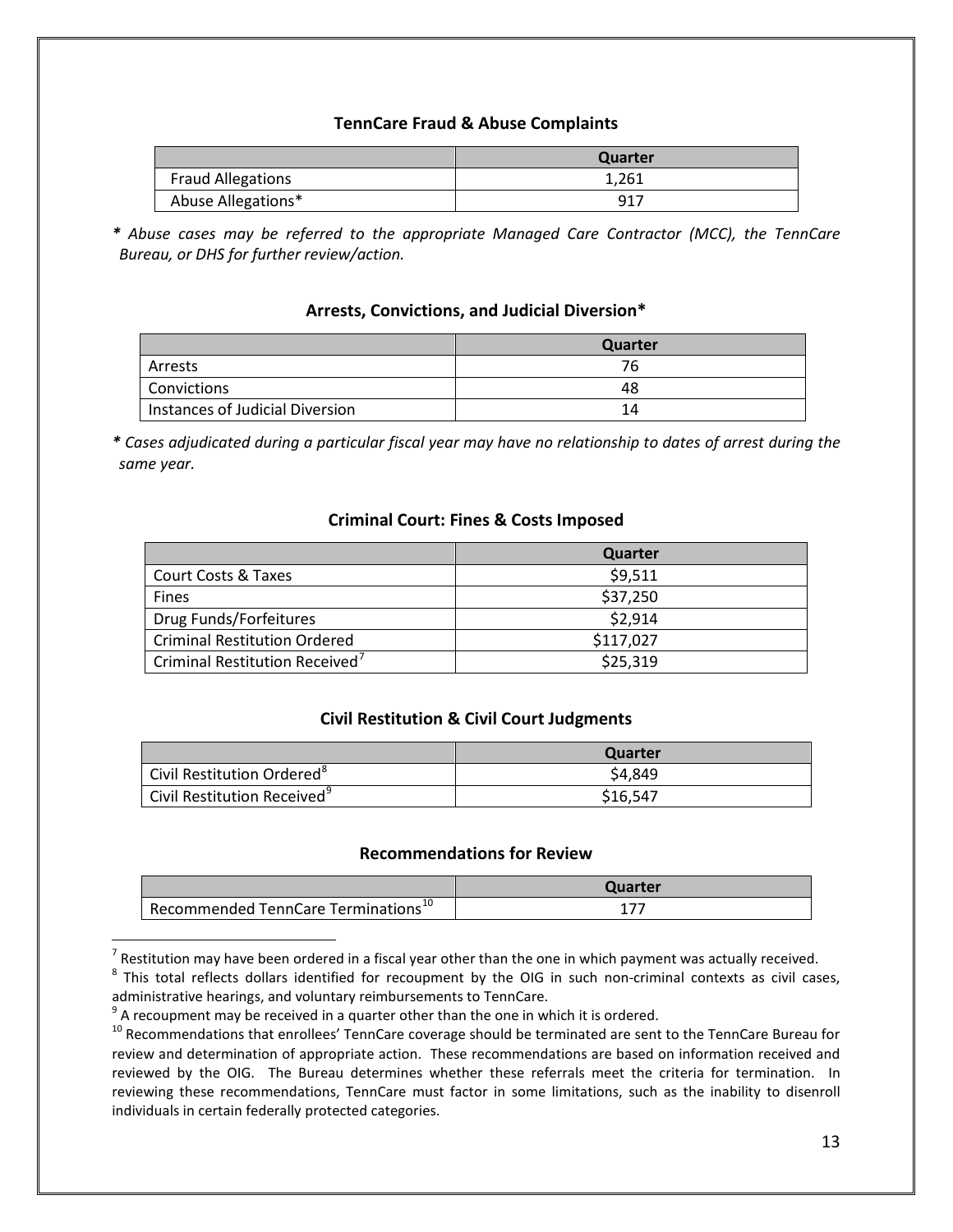|                                 | Quarter   |
|---------------------------------|-----------|
| Potential Savings <sup>11</sup> | \$647,181 |

#### **Collaboration with CDI**

During the January-March 2016 quarter, two OIG Special Agents partnered with the Cooperative Disability Investigations (CDI) Unit of the Social Security Administration (SSA). The mission of this unit is to combat fraud by investigating questionable statements and activities of claimants, medical providers, interpreters, or other service providers who facilitate or promote disability fraud. The OIG Special Agents will review information from the SSA to determine whether TennCare fraud or abuse may have occurred and, when warranted, to open an investigation.

#### **Statewide Communication**

In an effort to stay connected with local law enforcement and achieve the OIG's mission, Special Agents continue to meet in person with sheriffs and police chiefs throughout the state. These meetings further collaborative relationships and aid the mutual goal of stopping TennCare fraud and prescription drug diversion.

#### **Training**

During the January-March 2016 quarter, an OIG Special Agent completed Basic Firearms Instructor School. This 40-hour training session was sponsored by the Federal Bureau of Investigation.

<span id="page-13-0"></span> $11$  Potential savings are determined by multiplying the number of enrollees whose coverage would be terminated, assuming all of the State's criteria for termination are met, by the average annual cost per enrollee for MCO, pharmacy, and dental services (currently estimated by TennCare to be \$3,656.39).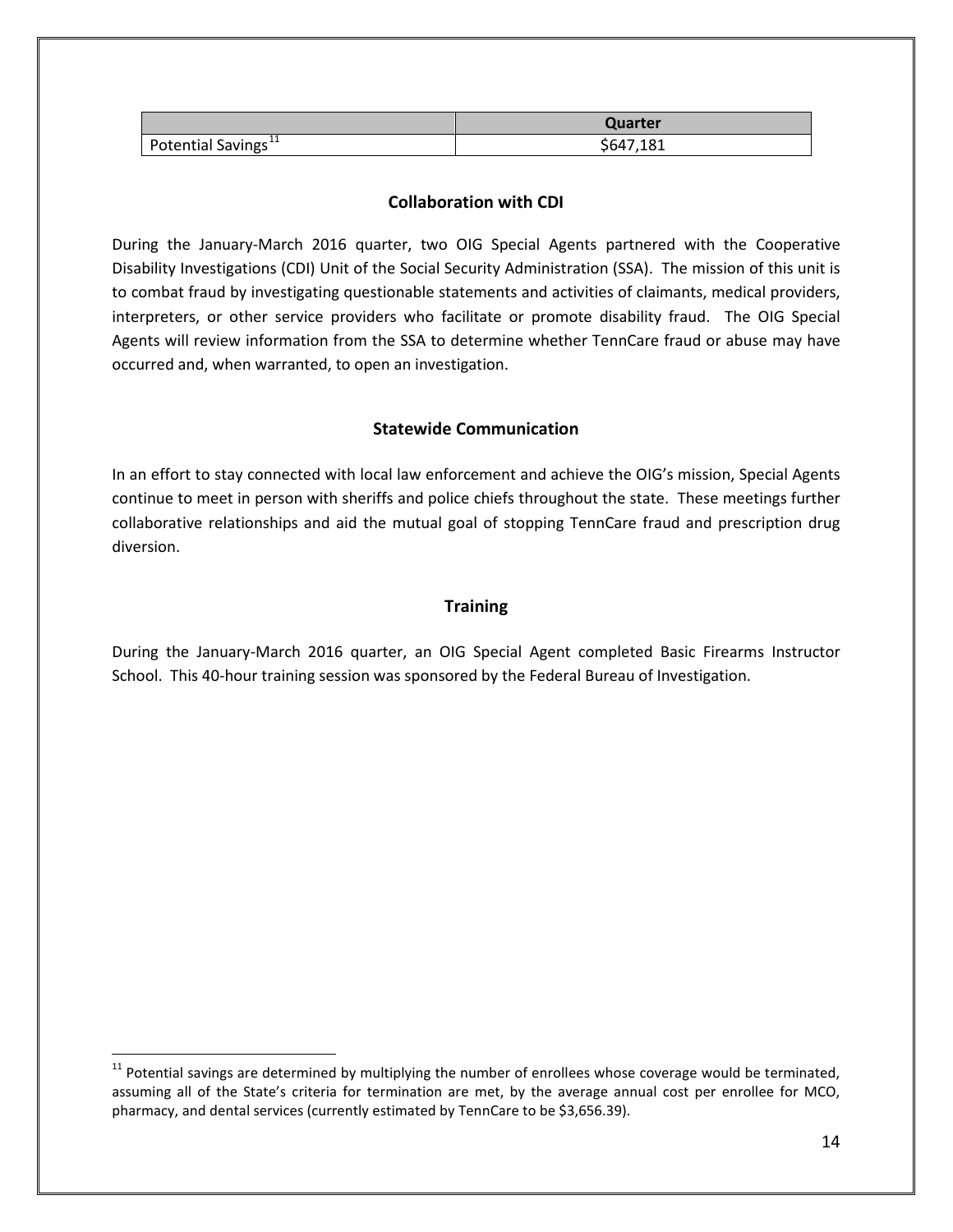**Appendix**

# **TAG Recommendations for Patient Centered Medical Home Program**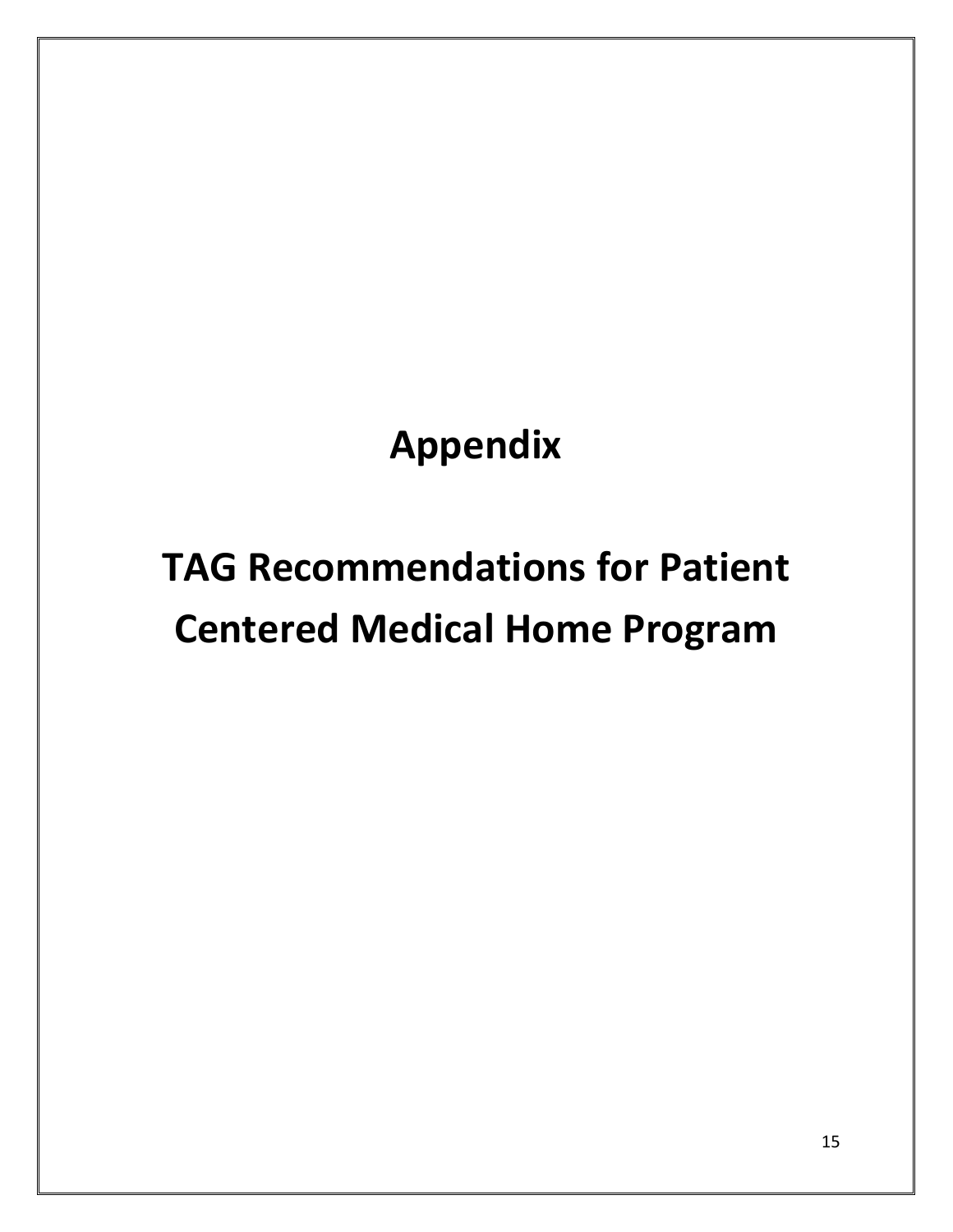#### Patient Centered Medical Home TAG recommendation summary

The PCMH TAG recommended the following areas as **sources of value** for the PCMH program: appropriateness of care setting and forms of delivery, increased access to care, improved treatment adherence, medication reconciliation, appropriateness of treatment, enhanced chronic condition management, referrals to high-value medical and behavioral health care providers, reduced readmissions through effective follow-up and transition management

#### The PCMH TAG recommended the following **care improvement model** in 3 stages.

During stage 1, providers are in transition. Stage 1 includes: Primary PCMH prioritization and focus on patients with chronic conditions and existing PCP contact, enhanced access and continuity (e.g., office-hours, after-hours access), providing self-care support and community resources including wraparound support, planning and managing care by developing evidence-based care plan with input from patient and their family, referring to high-value providers, and a greater emphasis on diagnosis and treatment of low-acuity behavioral health needs.

In stage 2, in the emerging model, there would be an additional prioritization and focus on patient groups including: chronic conditions and patients at risk of developing chronic condition. Additional priorities to include: practice at top of license including use of extenders, joint decisionmaking with behavioral health providers and other specialists, improving integrity of care transitions, and addressing social determinants of health.

Stage 3 is the steady state transformation. During this stage, there would be a broader focus on all patients including healthy individuals. Additional priorities to include: multi-disciplinary teambased care including regular interactions in-person, full IT connectivity across providers including interoperable records, co-location of behavioral and physical healthcare where feasible, and health and wellness screenings, outreach, and engagement.

TAG members made recommendations on **patient engagement** including ways to educate patients (orient patients on PCMH program, teach patients how to stay engaged in one's own health), eliminate barriers to care (actively address social determinants of health), and incentivize patients to engage (allow formal incentives if feasible).

TAG members recommended a set of **requirements for providers** participating in PCMH. These requirements include: stated commitment to the program, minimum panel size requirement of [500] patients with a single MCO with vision to broaden as we scale up to be inclusive of multiple MCOs over time, TennCare practice type (i.e., adults, pediatrics, internal medicine, geriatrics) with one or more PCPs, use of Care Coordination Tool, designation of PCMH Director (no licensure requirement), complete Tennessee specific framework of NCQA activities. The program will not have an Electronic Health Record requirement or licensure requirements for personnel.